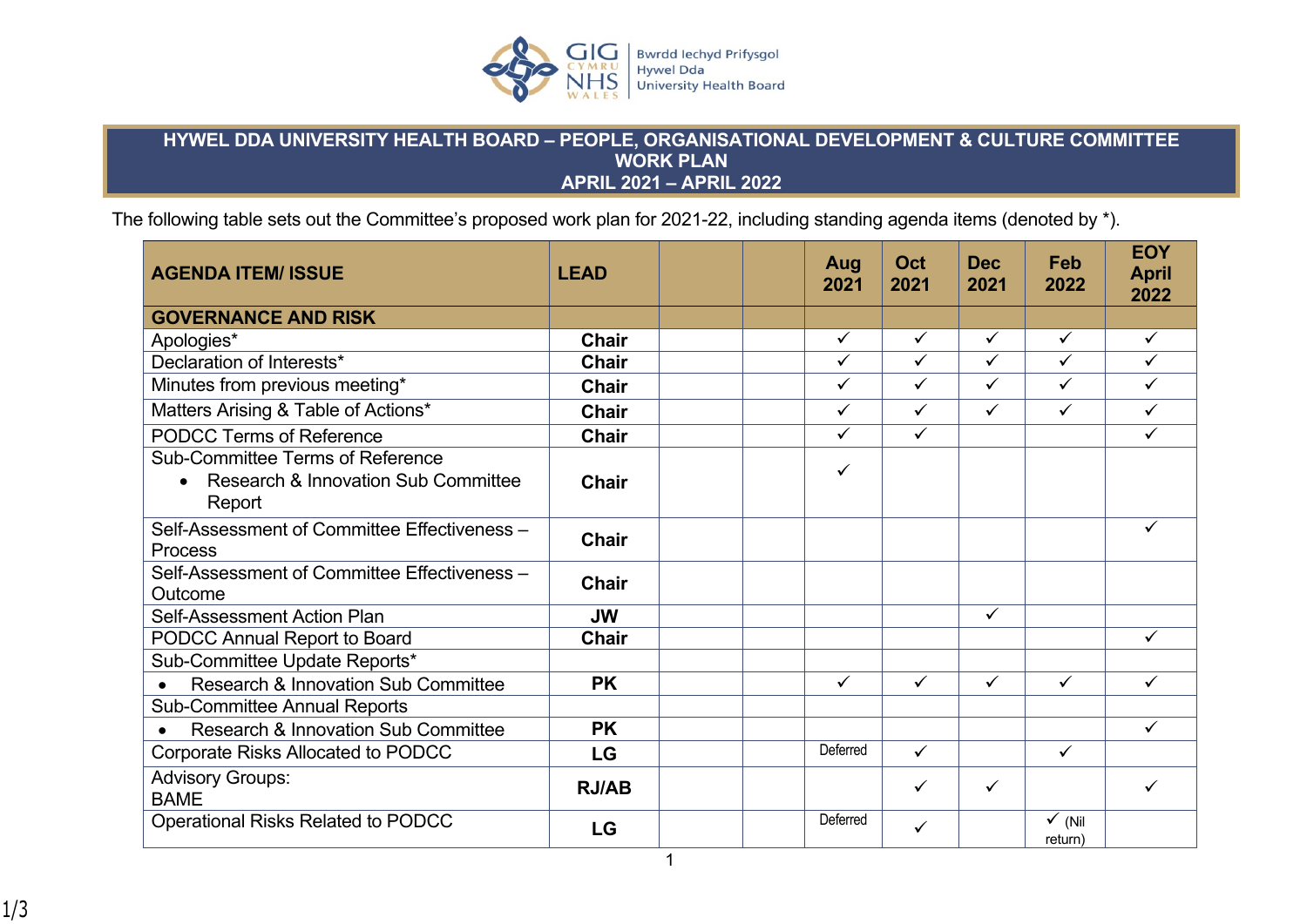| <b>AGENDA ITEM/ ISSUE</b>                                                                                                 | <b>LEAD</b>  |  | Aug<br>2021     | Oct<br>2021             | <b>Dec</b><br>2021              | Feb<br>2022                  | <b>EOY</b><br><b>April</b><br>2022 |
|---------------------------------------------------------------------------------------------------------------------------|--------------|--|-----------------|-------------------------|---------------------------------|------------------------------|------------------------------------|
| Monitoring of Welsh Health Circulars (WHCs)<br>(Bi-annually)                                                              | LG           |  | $\checkmark$    |                         |                                 | $\checkmark$ (Nil<br>return) |                                    |
| <b>PEOPLE</b>                                                                                                             |              |  |                 |                         |                                 |                              |                                    |
| Outcomes of NHS Wales Staff Survey, Nursing<br><b>Climate Survey &amp; Discovery Report</b><br>Implementation/Action Plan | LG           |  | $\checkmark$    |                         | ✓<br>(action<br>plan<br>update) |                              |                                    |
| <b>Medical Engagement Scale Survey</b><br><b>Results/Comparison Report</b>                                                | <b>CD/PK</b> |  |                 |                         | $\checkmark$                    |                              |                                    |
| Performance and Development Review<br>(PADR) and Mandatory Training Performance                                           | LG           |  |                 | $\checkmark$            |                                 |                              |                                    |
| <b>PADR Update Report</b>                                                                                                 | <b>CD</b>    |  |                 |                         |                                 |                              | $\checkmark$                       |
| <b>Workforce Plan Update Position</b>                                                                                     | LG           |  |                 |                         | $\checkmark$                    |                              |                                    |
| <b>Workforce Plan</b>                                                                                                     | LG           |  |                 |                         |                                 |                              |                                    |
| <b>Staff/People Story</b>                                                                                                 | LG           |  |                 | $\overline{\checkmark}$ |                                 |                              |                                    |
| <b>Professional Contracts:</b>                                                                                            |              |  |                 |                         |                                 |                              |                                    |
| <b>Speciality and Associate Specialist Contract</b>                                                                       | <b>LG/SM</b> |  |                 |                         |                                 |                              |                                    |
| <b>Reform Implementation Update</b>                                                                                       |              |  | $\checkmark$    | $\checkmark$            |                                 |                              |                                    |
| <b>Bi-annual Carers Report</b>                                                                                            | LG/AB        |  |                 |                         |                                 | $\overline{\checkmark}$      |                                    |
| Development of People & Culture Plans                                                                                     | CD           |  |                 |                         |                                 | $\checkmark$                 |                                    |
| Making a Difference - Customer Service<br>Programme                                                                       | <b>AG</b>    |  |                 |                         |                                 | $\checkmark$                 |                                    |
| Nursing & Midwifery Strategic Framework                                                                                   | <b>MR</b>    |  |                 |                         |                                 | $\checkmark$                 |                                    |
| <b>CULTURE</b>                                                                                                            |              |  |                 |                         |                                 |                              |                                    |
| <b>Welsh Language Provision</b>                                                                                           | <b>YB</b>    |  |                 | $\checkmark$            |                                 |                              | $\checkmark$                       |
| Welsh Language Annual Report 2021/22<br>(June)                                                                            | <b>YB</b>    |  |                 |                         |                                 |                              |                                    |
| <b>Discovery Report</b>                                                                                                   | LG           |  | ✓<br>(Deferred) | $\checkmark$            |                                 |                              |                                    |
| <b>Bilingual Skills Policy Compliance</b>                                                                                 | <b>AT</b>    |  |                 | $\checkmark$            |                                 |                              |                                    |
| <b>BAME Dismissals</b>                                                                                                    | <b>AT</b>    |  |                 |                         |                                 | $\checkmark$                 |                                    |
| <b>Culture &amp; Principles of Engagement</b>                                                                             | <b>LG/CD</b> |  |                 |                         |                                 | ✓                            |                                    |
| <b>PLANNING</b>                                                                                                           |              |  |                 |                         |                                 |                              |                                    |
| Delivery against Planning Objectives aligned to                                                                           | <b>LG/MR</b> |  | $\checkmark$    | $\checkmark$            | $\checkmark$                    | $\checkmark$                 | ✓                                  |